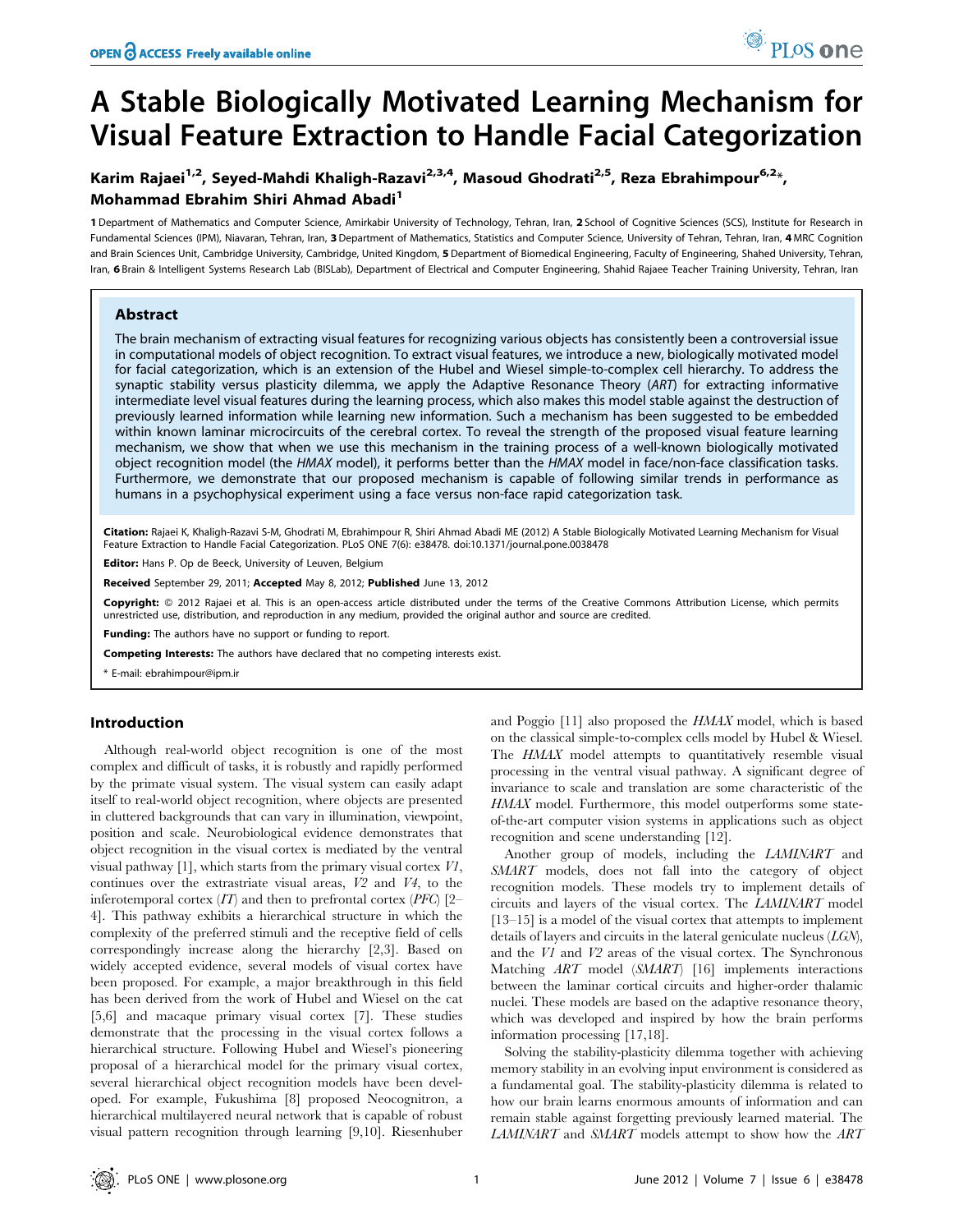mechanism may be embedded in the cerebral cortex and attempt to propose a solution to the stability-plasticity dilemma observed in the cerebral cortex.

Extracting biologically plausible visual features that can mimic visual processing in the primate brain has been a challenging goal for computational models of object recognition. For example, learning in the model proposed by Serre et al. involves a simple mechanism of selecting random patches from the training images [19]. However, random selection is not a biologically plausible approach. To select only relevant features for a given task, LeCun used a supervised back-propagation approach to learn visual features in a convolutional network [20]. M. Ghodrati et al. proposed a method which uses feedbacks from classifier (analogous to PFC) to extract informative visual features. Their method uses an optimization algorithm to select informative patches from a large pool of patches [21]. Masquelier et al. [22] used the spike timing-dependent plasticity (STDP) learning rule in an architecture on the basis of the Serre et al. model. Although this is a biologically-plausible approach, it is not stable due to the forgetting of previously learned information. Furthermore, each input is required to be presented several hundred times, whereas usually our brain is able to learn scenes at first glance.

In this paper, by using a stable visual feature learning mechanism, we propose a model which incorporates one of the well-know object recognition models (the HMAX model), that is based on the hierarchical model of Hubel and Wiesel. The HMAX model is a feedforward network of four layers of alternating simple and complex units  $(S_1, C_1, S_2, C_2)$ . The HMAX model with our proposed feature learning mechanism, inspired by the ART system, suggests a mechanism for solving the problem of stability versus plasticity in object recognition systems. Both the ART mechanism, which is employed in our model, and the STDP rule are biologically plausible. However, the ART mechanism enables our model to learn informative features in a single presentation of the input image. This is in contrast to the STDP rule, which requires hundred times of image presentation.

There are some other object recognition models that have used the Adaptive Resonance Theory. For example, Woodbeck et al. [23] proposed a biologically plausible hierarchical structure which was an extension of the sparse localized features (SLF) suggested by Mutch et al. [24]. One of their contributions was that, instead of using support vector machines (SVM) for classification, they used Fuzzy ARTMAP as a biologically plausible multiclass classifier [25] which is based on the Adaptive Resonance Theory (ART). There are also some other studies that have employed Adaptive Resonance Theory to classify objects after extracting features [26,27]. However, we have adopted Adaptive Resonance Theory for selecting informative visual features before classification stage in a learning mechanism. There are also many other pattern recognition systems based on the ART mechanism [28–32], which do not have a hierarchical structure inspired by the primate visual cortex.

We evaluated the proposed learning mechanism in a facial categorization task and compared the results with a benchmark model of object recognition; we also compared the performance of the both models with the performance obtained from a psychophysical experiment using human observers. Our results demonstrate that the proposed model has a higher classification performance than the benchmark model and resembles human responses at an acceptable level.

#### Materials and Methods

#### The stability-plasticity dilemma

Humans can memorize new faces at a glance, but this fast learning ability does not yield forgetting the previously known faces. The ability of our learning system to memorize novel events is called *plasticity*. In contrast, the ability that prevents the catastrophic forgetting of previously learned information is called stability. This mechanism, which exists in all adaptive processes of the brain, is called the stability-plasticity dilemma [18]. This dilemma hinges on the idea that human and mammalian brains are able to learn massive amounts of new information throughout their life without forgetting previously learned information.

One theory that addresses the stability-plasticity dilemma is the ART, which was proposed by Grossberg [17]. The ART is a cognitive and neural theory that attempts to provide a solution for the stability-plasticity dilemma. It proposes a top-down matching mechanism in which bottom-up signals activate top-down expectations; this attracts attention to the relevant information in the bottom-up pathway (Figure 1). The ART works with an oncenter, off-surround network that amplifies the activities of the cells within the matched portion (on-center) while suppresses the activities of irrelevant cells in the non-matched portion (the surround) (Figure 1). The top-down modulatory on-center, offsurround circuit [33–37] is used for the matching process in our proposed model. We used this matching process for selecting attended features and inhibiting unattended ones. This proposed model makes use of the bottom-up adaptive weights as well as the top-down expectations, which enables the attended feature patterns to be learned. If the input pattern adequately matches the top-down expectations, then these top-down expectations will reactivate relevant bottom-up pathways, thereby generating a state of feedback resonance between the bottom-up and top-down pathways. In contrast, a large mismatch can lead to hypothesis testing or searching for a new and more predictive category.

As previously described, top-down connections exist in the early layers of the visual cortex such as V1 and V2, which demonstrates



Figure 1. The top-down matching mechanism. The bottom-up weighted connections cause the activation of some units in the upper layer. These units send excitation signals to the relevant units through direct top-down weights and inhibit signals to all units and amplify the activities of cells within the matched (on-center) portion while suppressing the activities of irrelevant cells in the non-matched (surround) portion; thus, this network is named the on-center, offsurround network. The units in the first layer receive both excitation and inhibition (on-center), and additional excitations may overcome the inhibitions. In contrast, when the cells receive only top-down inhibition (off-surround), then one inhibition may counteract one excitation from the input.

doi:10.1371/journal.pone.0038478.g001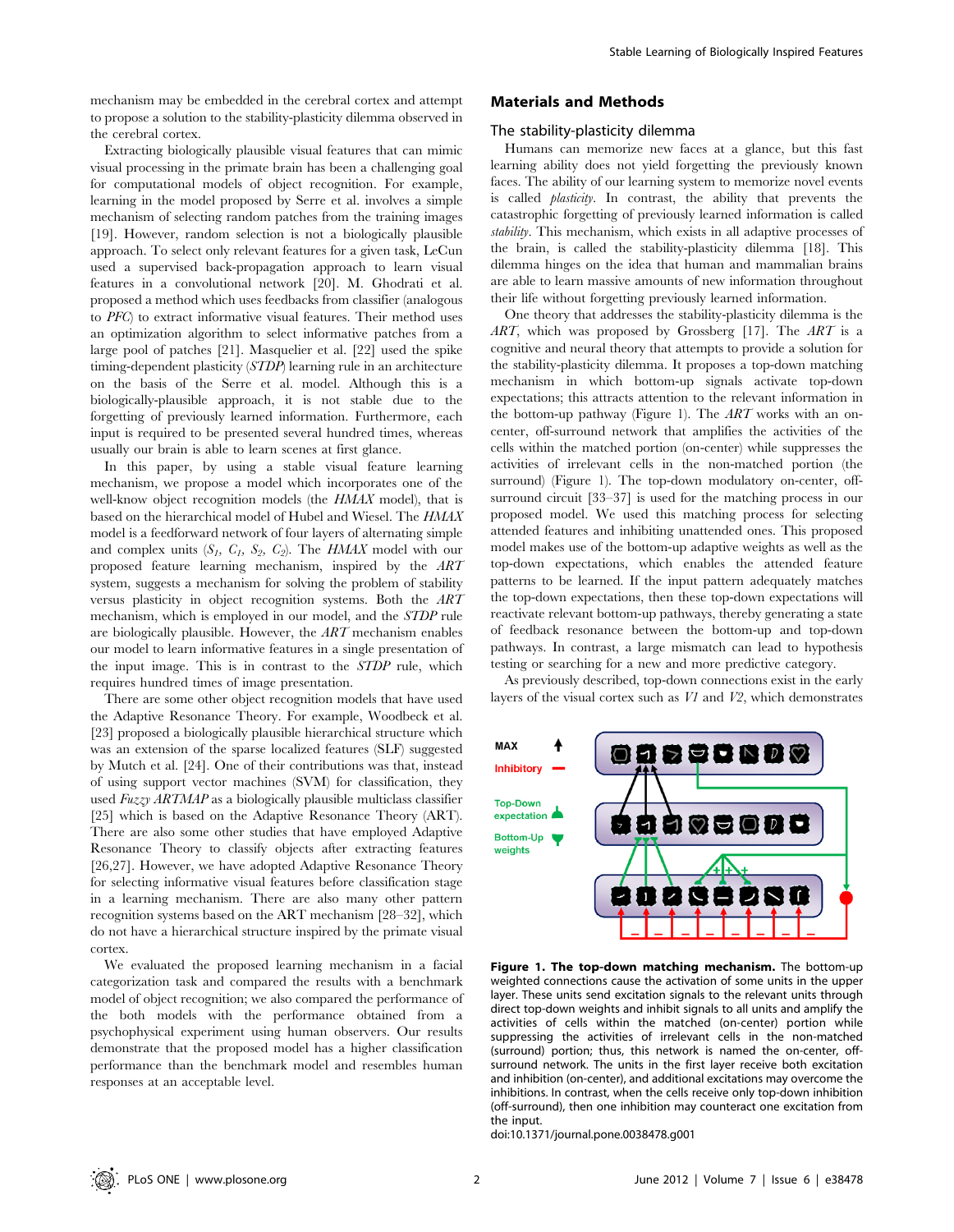

Figure 2. A schematic diagram of the proposed model architecture. Grayscale images are applied to the system and the outputs of  $S_1$  and then  $C_1$  are attained. Then, the  $S_2$  responses are computed using existing prototypes. Next, to compute the  $C_2$  responses, the  $S_2$  units with the maximum response for each prototype for all positions and scale bands are selected. The highest active  $C_2$  units are then selected as prototypes to represent the image (these are shown in the red box at the top of the figure). This selection is achieved by top-down expectations, which match the input image to the prototypes. A lateral subsystem (vigilance control), which uses a vigilance parameter  $(\rho)$ , determines the matching degree between the prototypes and various parts of the input image. If a selected active  $C_2$  unit has a smaller response than the vigilance value, then a new prototype is extracted from the current input image and added to the existing prototypes. doi:10.1371/journal.pone.0038478.g002

that the visual cortex not only has feed-forward connections (unlike the classical model of Hubel and Wiesel), but also possesses feedback connections, which is thought to have a key role in the stabilization of both development and learning within multiple cortical areas including the V1 and V2 areas [40]. Therefore, the feedback loop from complex cells to simple cells through a modulatory on-center, off-surround network can be thought of as an implementation of ART matching in the visual cortex.

#### The stability-plasticity dilemma in the visual cortex

How the visual cortex automatically develops circuits and can still remain stable is a major question for which several models have been developed, including the *LAMINART* model [13], that attempts to implement details of the layers and circuits of the LGN, V1, and V2 areas in the visual cortex. The Synchronous Matching ART model [16] is another example, which goes beyond the LAMINART model and implements interactions between laminar cortical circuits and higher-order thalamic nuclei. The LAMI-NART and SMART models are based on the adaptive resonance theory, which suggests a solution for the stability-plasticity dilemma.

Simple cells in the V1 area receive direct inputs from the LGN and also from an on-center, off-surround network [38]. Complex cells receive inputs from simple cells with the same orientation but different contrast polarities and can thus respond to both polarities. In addition to these bottom-up connections, cortical connections of the visual cortex have been shown to provide feedback to lower level layers. For instance, active complex cells send top-down signals to simple cells through an on-center, offsurround network, and simple cells in turn activate complex cells. This feedback process is called folded feedback (see Figure 2B in [14]). The top-down signals from complex cells to simple cells,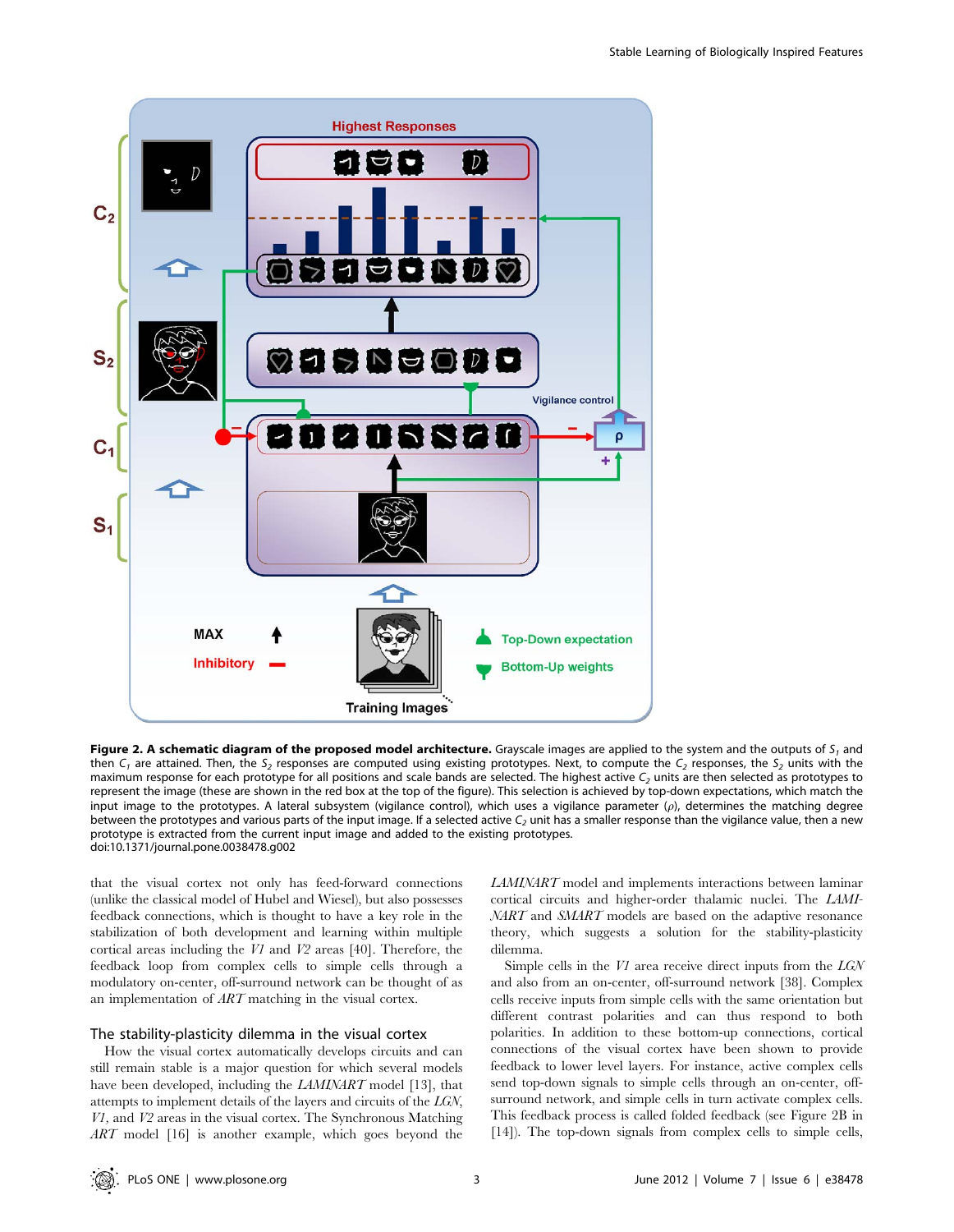using an on-center off-surround network, enables highly active complex cells to inhibit lower active cells [39]. The V2 circuitry also demonstrates a similar pattern to that of V1, but on a larger spatial scale.

#### The proposed model

We propose a biologically motivated object recognition model which incorporates the HMAX model, and uses a stable learning method, inspired by the  $ART$  mechanism, to solve the stabilityplasticity dilemma. The proposed model is generally based on Neocognitron [9] and HMAX (which is another hierarchical model based on Neocognitron) proposed by Riesenhuber and Poggio [11]. Some parameters of the model proposed in this study, particularly those in the edge detection stage, have been adjusted to be comparable with the HMAX model in facial categorization tasks (We used the HMAX MATLAB implementation, which was freely available at http://cbcl.mit.edu/software-datasets/index.html). Furthermore, to solve the stability-plasticity dilemma, we used the ART mechanism to extract more informative features of intermediate complexity, and this consequently provides a more realistic biologically inspired model.

The proposed model has a hierarchical structure and intends to emulate rapid object categorization in the visual cortex. The model consists of alternating simple and complex units: simple (S) units correspond to the simple cells in the visual cortex, which combine their inputs according to a bell-shaped tuning function to increase selectivity. Complex  $(C)$  units correspond to the complex cells in the visual cortex, which show tolerance to a shift in the position and size of the stimuli within their receptive field. These units pool their inputs through a maximum (max) operation [11] to increase invariance (biologically plausible circuits for these two operations can be found in [41]). The proposed model consists of four layers of alternating simple and complex units (Figure 2). The  $S_1$  units take the form of the Gabor function [42] and convolve the input image to detect bars and edges. The Gabor function has many free parameters, which agrees well with physiological data recorded from simple cell receptive fields in cat striate cortex [43]. The parameters of the Gabor function were set up to match the tuning properties of simple cells in  $VI$ . The  $S<sub>I</sub>$  units include 16 filter sizes, spanning a range of sizes from  $7\times7$  to  $37\times37$  pixels in steps of two pixels, and four orientations  $(0^{\circ}, 45^{\circ}, 90^{\circ}, 135^{\circ}).$ Totally, there are 64 different  $S_I$  units. These 64 filters are then divided into eight bands where each band contains two adjacent filter sizes [12].

Each of the complex  $C_I$  units pools its inputs over a group of simple  $S_I$  units which have the same preferred orientation but at slightly different positions and sizes. The index of the filter size bands determines the pool range for the  $C_1$  units. This pooling increases the invariance to the changes in shift and size inside the receptive field of the units.

The next layer is  $S_2$ , which is selective to more complex patterns than bars or edges within their receptive field. The units of this layer receive their input from retinotopically organized  $C_I$  units in a spatial grid and in all four orientations via weighted connections that respond to specific patterns or prototypes, bottom-up weights (Figure 1).

The last layer of the model consists of  $C_2$  units that respond to the prototypes of the input image extracted from different locations, which increases invariance. A  $C_2$  unit has connections with  $S_2$  units of the same prototype but in a different size and position. Thus, the results of this layer are  $C_2$  values in a vector of size  $N$ , where  $N$  is the number of prototypes learned by the model. The  $C_2$  responses illustrate the matching between the prototypes and the input image. A high  $C_2$  response indicates that the

extracted prototype is sufficiently matched by a portion of the input image and is thus suitable for representing the input image.

The feedback from complex cells to simple cells through the oncenter, off-surround network in the V1 and V2 areas of the visual cortex leads to the excitation of related simple cells by winner complex cells and inhibits irrelevant cells. In addition to the feedback from complex cells to simple cells, the feed-forward connections between simple and complex cells create a feedback loop that yields a resonant state for relevant cells [39].

According to this feedback loop, we simulate this match learning to learn informative intermediate-level visual features from the input images. This feedback excites portions of inputs that are matched by the prototypes of the active  $C_2$  units and inhibits portions of inputs that are not matched by these prototypes (Figure 1). In contrast, if the mismatch is higher than the value of vigilance parameter (this parameter is explained later), this means that the existing  $C_2$  units are unable to represent the input image. Next, new prototypes from the current input are extracted and added to the preceding  $C_2$  units. In other words, we assume that for each input image,  $P$  numbers of  $C_2$  units are sufficient to represent the image. If these  $P$  features were previously available in the current pool of patches, we would have an accurate representation of the input image. Otherwise, the new patches will be extracted and added to the pool of patches. To achieve informative prototypes for each image, we employed the match learning and reset mechanism of the ART system (Figure 2). An analogy can be seen between adding new  $C_2$  units and matchbased learning, which has been suggested to be a learning mechanism in the brain. Match-based learning updates memory only when a completely new input occurs or there are some inputs from the external world, which are sufficiently close to internal expectations [16].

We presented all of the training images to the system, and outputs of  $S_1$  and then  $C_1$  were attained. The  $S_2$  responses were then computed by utilizing the existing prototypes. Next, to compute the  $C_2$  responses, the  $S_2$  units with a maximum response for each prototype for all of the positions and scale bands were selected. We selected  $P$   $C_2$  units with the highest activity to represent the image (this selection was achieved by top-down expectations, which match the input image to prototypes) and compared them with a vigilance parameter to determine the matching degree between the prototypes and the input image. These selected units are shown separately at the  $C_2$  level (Figure 2). If the amount of matching is lower than the vigilance, then the prototype will not represent the input image appropriately and results in extracting new prototypes from the current image and adding them to the prototype pool. Using this learning process, with a single presentation of an image of the training set, proper prototypes that represent the image are efficiently extracted.

To control the generality of the learned features, a vigilance parameter in the model was used that is analogous to the process mediated by acetylcholine. According to the SMART model [16], a combination of nonspecific nuclei and the nucleus basalis of Meynert is proposed to play the role of the vigilance parameter in our model (see Table 1 in [16]). The vigilance parameter is set in such a way to attain the highest performance with the fewest prototypes. The selection of the vigilance parameter is highly critical in an ART network, and there is no special rule for setting the value of vigilance [44]. To determine the vigilance parameter, a group of images were randomly selected from the dataset prior to the training and testing stages. Next, from these images, the vigilance parameter was specified manually. Finally, the vigilance parameter remained fixed during both the training and testing stages for these experiments.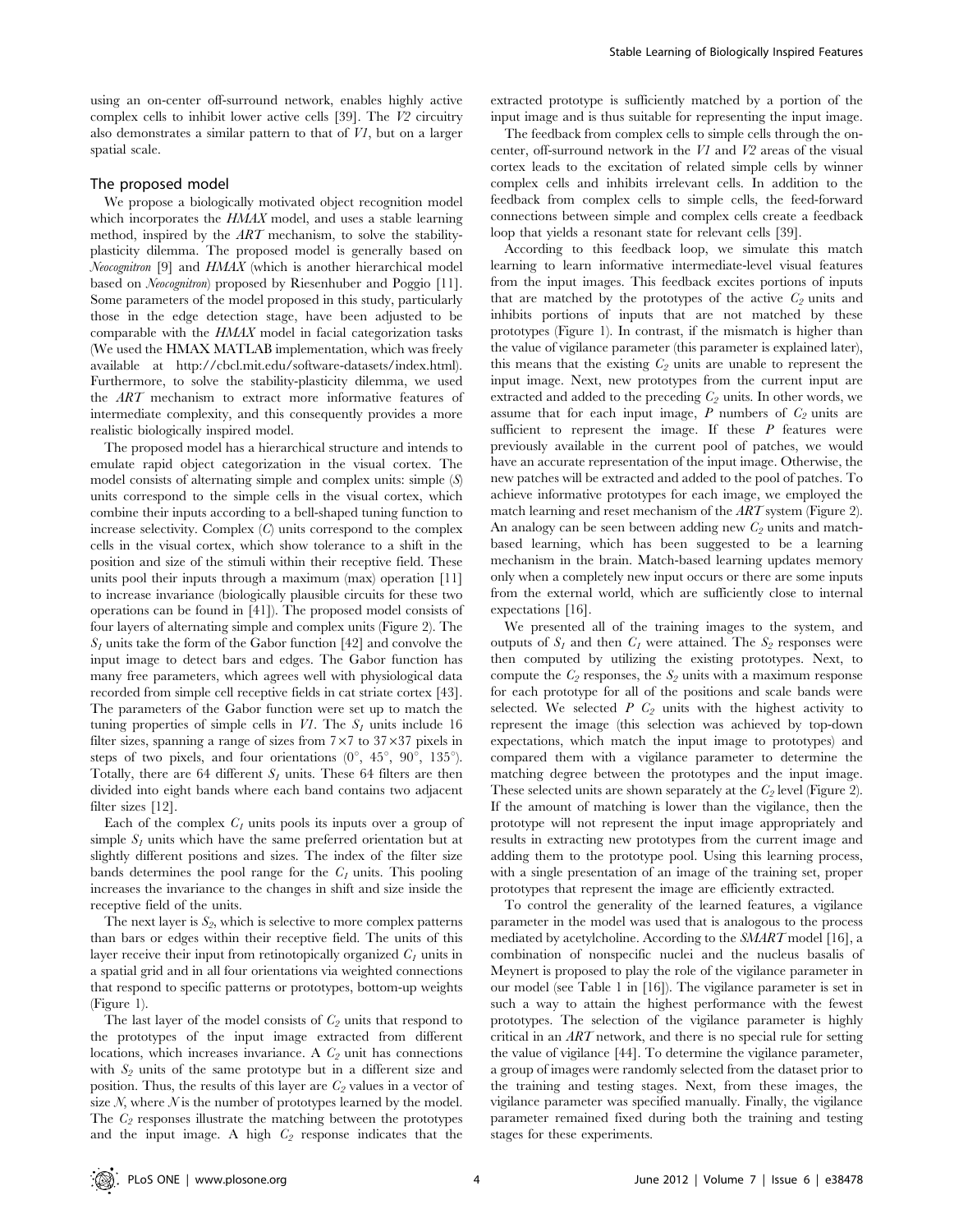

Figure 3. Various comparisons between the proposed model, another biologically plausible model and human subjects. (A, B), The performance achieved across different number of training images. (C), The performance achieved across different number of features (green digits are p-values obtained using the Wilcoxon-rank sum test [49] and dark blue digits are those obtained from the two-Sample Kolmogorov-Smirnov test [50]). (D), The average performance achieved by the human observers, the proposed model, and the HMAX model on images with various levels of noise, error bars are standard deviation (SD). doi:10.1371/journal.pone.0038478.g003

The classification stage: to compare our model with the HMAX model [12] in a face/non-face categorization task, we added a classification stage to the model that is similar to that of the HMAX model. For all images in the training and testing sets, each image was passed through the layers of the model, and the responses of the  $C_2$  units were computed and saved as a vector representing the extracted features for that image. Next, these vectors were subsequently passed to a linear classifier (Simple linear SVM classifier) for classification.

#### Images dataset

To evaluate the performance of the proposed model, we used the face image category of the widely used California Institute of Technology (Caltech101) datasets [45]. These datasets consist of 101 different object classes as target images and a background folder as negative examples. We used the background dataset as distractor images. The face dataset contains face images of various people against various backgrounds in various positions. This dataset appears to be challenging for facial categorization. The number of images in the face and background datasets are 435 and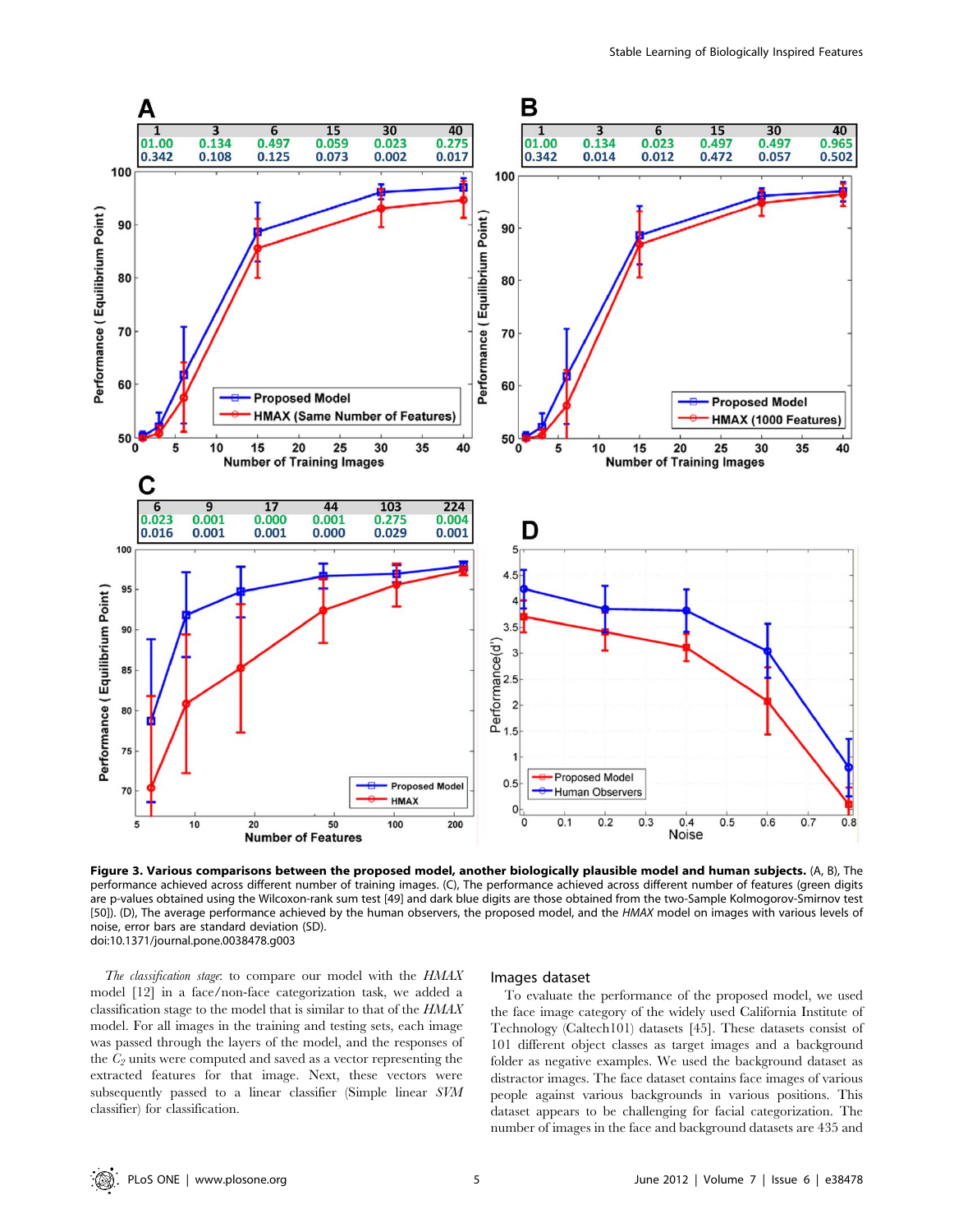

Figure 4. Generated images with different levels of noise. (A), Examples of faces. The first row consists of noise-free images, and each noisy image in the second row corresponds to the above noise-free image. (B), Examples of distractors. The first row consists of noisy images, and the second row corresponds to noise-free images. (C), The psychophysical task process. A face image is presented for 20 ms, and then a blank screen is presented (ISI 10 ms). Next, a noisy mask is presented for 80 ms. Finally, the subject is asked to select "YES" or "NO" by pressing the appropriate key on a computer keyboard.

doi:10.1371/journal.pone.0038478.g004

451, respectively. The dataset is freely available at http://www. vision.caltech.edu/Image\_Data sets/Caltech101 (This dataset is completely free and has been widely used and represented by authors. Some researchers who have used these face images in their work include [22,45–48]).

#### Classification by the Proposed Model

We designed various experiments to compare the proposed model with the HMAX model in face/non-face categorization tasks. The images were converted to grayscale values and rescaled to be 140 pixels in height. The width was rescaled accordingly to preserve the aspect ratio. In all experiments, the following procedure was performed:

- 1. Extracting  $C_2$ -level features: Our stable fast learning algorithm was performed on the training dataset to extract a set of  $C_2$ -level features.
- 2. Training the SVM classifier: All of the training set images were applied one by one to the model, and  $C_2$  responses were calculated. The  $C_2$  responses with labels (1 for positive and -1 for negative examples) were used to train a classifier (i.e., the Simple linear SVM classifier). It is noteworthy that layers are fixed at this stage, and learning in lower levels of the system is stopped.
- 3. Evaluating the extracted features: The performance of the classifier on the test set was evaluated. The overall procedure was repeated 20 times, and the average performance and standard deviation (SD) were reported.

In the first experiment, we evaluated the performance of the proposed model in a face/non-face classification task. For this purpose, the datasets were randomly divided into two subsets with equal number of images, i.e., for the training and test sets. The first subset was used for extracting  $C_2$ -level features and training the SVM classifier, and the second subset was used for evaluating the classification performance.

In the next experiment, we studied the effect of the number of training samples on the classification performance. The model was evaluated using different numbers of positive training samples (1, 3, 6, 15, 30, and 40). We used 50 negative training samples, 50 positive test samples, and 50 negative test samples. To demonstrate that our model extracts informative and as few intermediate-level features as possible from the images, we measured the classification performance across different number of extracted features.

For further studies regarding the biologically plausibility of the proposed model, we compared the performance of the face/nonface categorization task in humans with the model.

#### Results

In the next two sections, we report the results of different comparisons made between the proposed model, another biologically plausible model (HMAX), and human subjects. First, the results of the proposed model are compared against the HMAX model in three different experiments. As a follow-up to these results, we compare the performance of the human subjects in a psychophysical test (rapid categorization of faces versus non-faces) with the performance of our proposed model.

#### Comparison with another biologically plausible model

We compared our results against another established biologically motivated object recognition model, the HMAX model. This model outperformed many machine-vision object recognition systems at several tasks [12]. We evaluated the performance of the HAMX model using the proposed visual feature learning mechanism against the standard HMAX model. For this purpose, we used the face category of Caltech101.

In the first experiment, the face and background datasets were randomly divided into two separate sets of equal sizes. Next, we applied our stable fast-learning algorithm to the training dataset to extract the most informative intermediate-level features from the images. The vigilance parameter in the model was determined such that the most informative features with the highest possible performance were extracted. After this stage, the prototype learning was stopped, and the obtained features were applied in the face/non-face classification task. The classification performance of these features was then computed. In the classification stage, we used a linear SVM classifier. The performances were reported with an accuracy measure at the equilibrium point, which occurs at the accuracy point when the false positive rate equals the missed rate. For a fair comparison, we also used the HMAX model on the same training and test set. The classification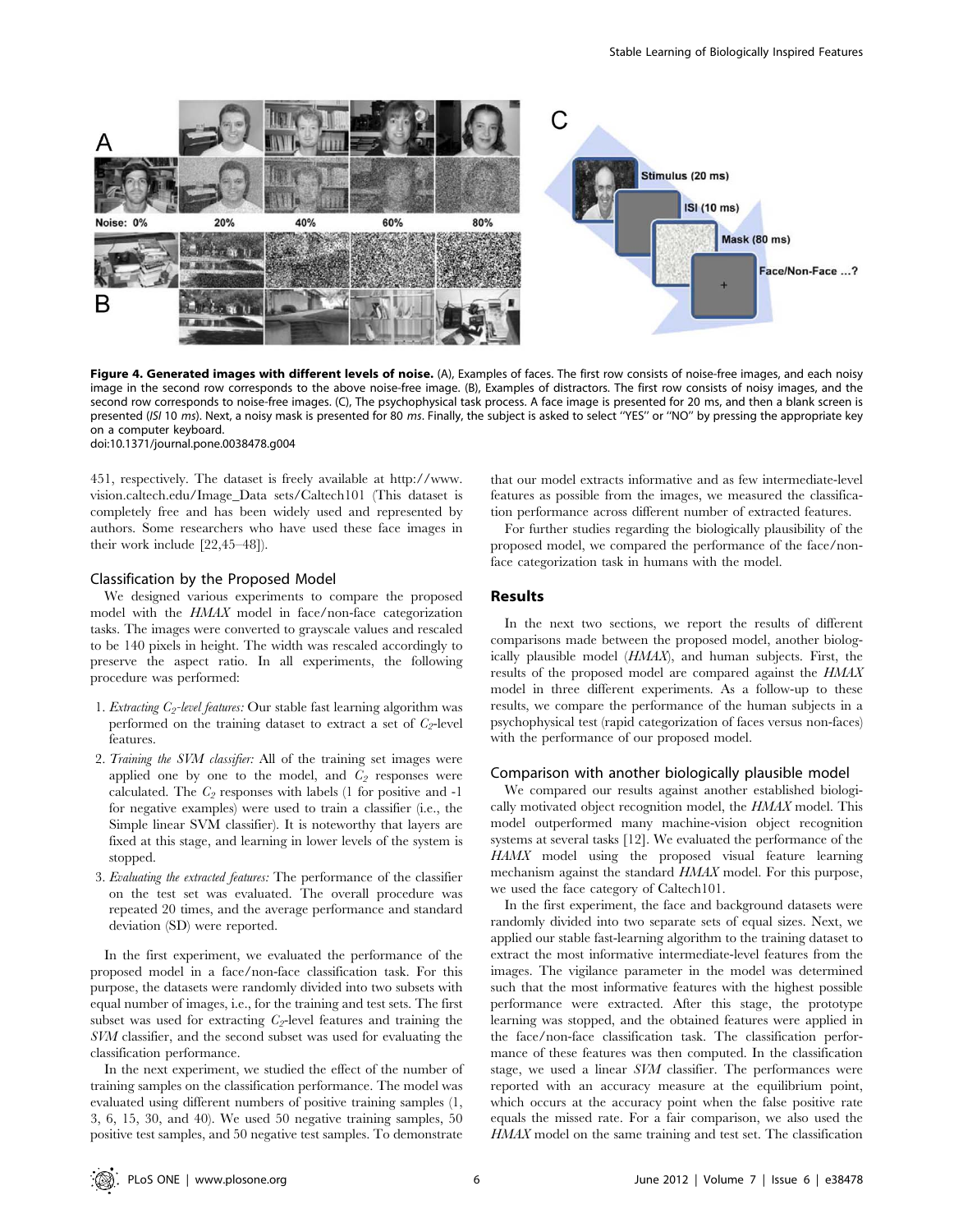

Figure 5. ROC for the proposed model and humans. The upper and lower green curves correspond to the maximum and minimum ROC curves for the proposed model, and each of the red circles corresponds to the results obtained by a human observer. The average of these ROC curves is shown by the blue curve. doi:10.1371/journal.pone.0038478.g005

performance was 98.5% for our model and 98% for the HMAX model. To determine whether the performance differences between the HMAX model and the proposed model were statistically significant, we used two non-parametric statistical tests, i.e., the Wilcoxon rank sum [49] and the two-Sample Kolmogorov-Smirnov test [50] (Implemented in MATLAB statistical toolbox. Under the null hypothesis the distribution and mean of both groups are equal, so that the probability of an observation from one population (X) exceeding an observation from the second population (Y) equals the probability of an observation from Y exceeding an observation from X. Note that, distributions are classification performances obtained over 20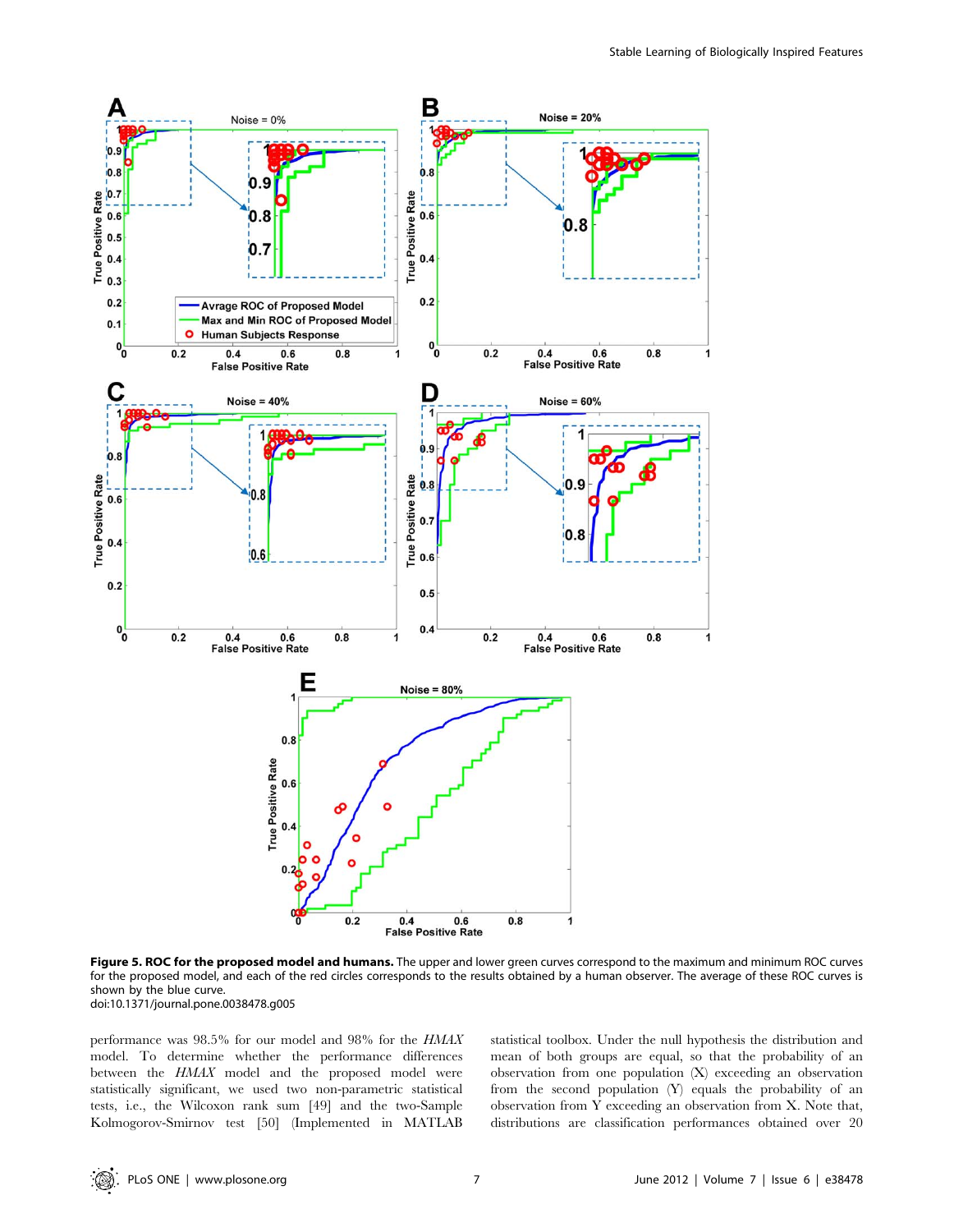

Figure 6. Details of the process used to compare the stability of the proposed model with the HMAX model. The first iteration can be explained as follows: first, two images (i.e., the  $t_1$  set) are randomly selected and sent to the train bag. Next, both the proposed model and the HMAX model are used to extract a pool of patches called  $t_1$  patches, which are depicted in the red-colored dashed box (box Q). Subsequently, patches are extracted of two other randomly selected images (i.e., the t<sub>2</sub> set), and these patches are added to the pool of training patches, indicated by the pinkcolored squares in box Q. The process is continued by extracting patches of all of the images in the test bag and storing them in box P (the patches are shown as pale blue-colored squares). Next, the average distances between all the training and test patches, which are shown in boxes Q and P, respectively, are computed. doi:10.1371/journal.pone.0038478.g006

independent runs of the HMAX model with random feature extraction, and with the proposed feature learning mechanism. Under the alternative hypothesis, the probability of an observation from one population (X) exceeding an observation from the second population (Y) is not equal to 0.05. Rejection of the null hypothesis is at the 0.05 significance level. The reported p-values using these methods were 0.009 and 0.059, respectively.

To study the potential effects of using a different number of training examples on the performance of the system, we selected 1, 3, 6, 15, 30, and 40 positive training samples. We used 50 negative training samples together with 50 positive and 50 negative test samples. The performances of the proposed model and the benchmark model using different number of training images are compared in Figure 3A (experiments were independently performed 20 times. Afterwards, the average performance and standard deviation were reported). For each training stage run and after giving the training data to the proposed model, sufficient informative  $C_2$ -level-features were extracted and subsequently used to train the classifier for the face/non-face classification task. We then implemented the benchmark model using the same

number of features. To make the comparison more challenging for our proposed model, we also performed the benchmark model using 1,000 features. As shown in Figure 3A and 3B, the performance of the proposed model was better than the benchmark model (for the same number of features) across different number of training examples; the proposed model also performed moderately better than the benchmark model with 1,000 features. In some cases in Figure 3A and 3B our results are not statistically significant. However, when we use fewer features, as it can be seen in Figure 3C, the classification performances of our method are significantly better, and p-values reveal that the results in this case are statistically significant.

In the next experiment, we compared the performance of the proposed model with the HMAX model using different numbers of features. In this case, the parameters of the proposed model were set to extract a number of features, and these features were then used in the classification task. The datasets were randomly divided into two separate subsets of equal size (the training set and the test set). As shown in Figure 3C, when we use fewer numbers of features, our proposed model significantly outperforms the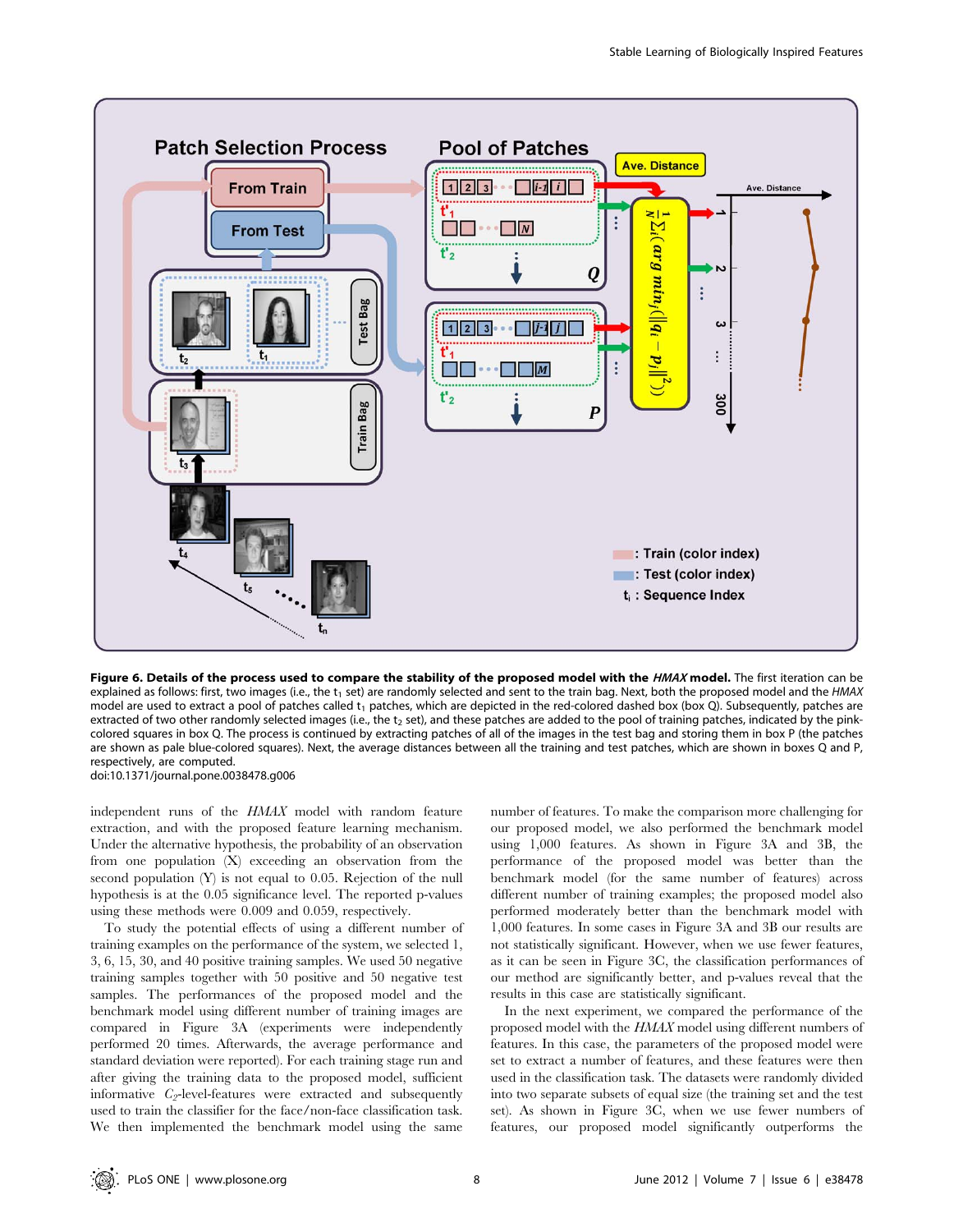

Figure 7. Investigating the stability of the different patch sizes. (A-F) show the average minimum distances between the test and training patches for the six patches of sizes 4, 8, 12, 16, 20, and 24. As the trend moves downward, it indicates that more diverse prototypes are being learned and that these prototypes are able to better represent the test images. (A), The result for patch size 4; the proposed model shows an upward trend, and thus, this specific patch size is not stable along the image presentation sequence. (B–F), As can be seen, the proposed model exhibits steeper downward slopes in most cases unlike the HMAX model, which mostly shows upward trends. In E and F, both models exhibit downward trends; however, the trend in the proposed model demonstrates a steeper downward slope. doi:10.1371/journal.pone.0038478.g007



Figure 8. Performance for all patch sizes. Horizontal axis shows six different patch sizes (from 4 to 24) and vertical axis reports the performances for each patch size with different number of positive training images, each colored line illustrates an specific number of training image (specified with black for six images to blue for 200 images). doi:10.1371/journal.pone.0038478.g008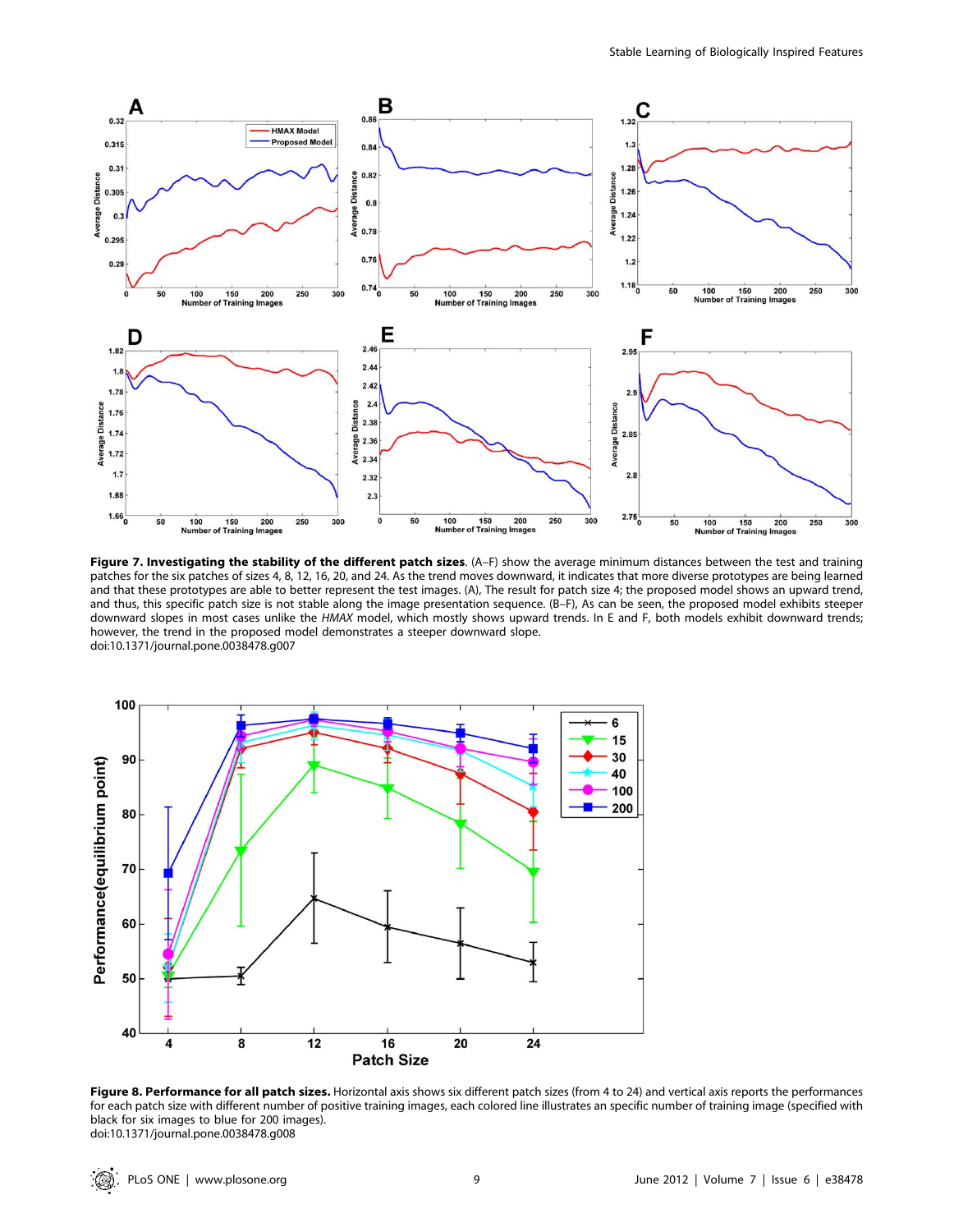benchmark model. For example, the proposed model had significantly better performance when using fewer features (e.g., approximately 93% with only 9 features) than the benchmark model (e.g., approximately 80% with 9 features). This demonstrates that the proposed visual feature learning mechanism can strongly improve the performance of the HAMX model using very few features in contrast to the HMAX model with randomly extracted features. This finding illustrates that our mechanism has extracted more informative features from the input images than did the standard HMAX model. With such a biologically plausible learning mechanism, we addressed the stability-plasticity dilemma and also solved the problem of extracting redundant features.

Moreover, the proposed model suggests a stable biologically plausible learning mechanism for extracting intermediate level visual features (for more information regarding the stability of the proposed model please refer to the stability of the proposed model section).

#### Comparison with human

We performed a psychophysical experiment for categorizing faces versus non-faces to compare the proposed model with human observers. For this purpose, we selected the Caltech face and background datasets as positive samples and distractors, respectively. In addition, we added various levels of salt and pepper noise to these images. The noisy images were shown to human subjects using a computer screen in a random order. The human subjects were instructed to respond as fast and as accurately as possible to determine whether the image contains a human face or a distractor by pressing the ''YES'' or ''NO'' key. The results obtained from the human subjects were compared with those obtained using the proposed model on the same image set.

We used 16 human subjects in this experiment (18–36 years old) with an equal number of male and female subjects. The Stimulus Onset Asynchrony (SOA) in this test was a fixed SOA of 30 ms (20 ms image presentation followed by an Interstimulus Interval (ISI) of 10 ms). The experiment was performed in a dark room. The participants were seated  $0.5$  m away from the computer screen (Intel core 2 duo processor (2.66 GHz), 4 GB RAM). We used the MATLAB software with the psychophysics toolbox [51– 53]. In the experiment, the image was presented for 20 ms, and this was followed by the presentation of a random noise mask. The mask appeared after a fixed ISI for duration of 80 ms (which corresponded to an SOA of 30 ms). Please refer to Figure 4C for additional details of the psychophysical experiment procedure.

To pose a variety of challenges to the task, we used five sets consisting of an equal number of images in each set (60 faces and 60 distractors at the same level of noise in each set, 600 stimuli in total). These five sets correspond to various levels of noise (0, 20, 40, 60, and 80 %; see Figure 4). These images (300 faces and 300 distractors) were randomly selected from both the face and background datasets. Next, various levels of salt and pepper noise were generated and superimposed on the images in each group. The images were presented in a random order at the center of the screen (256\*300 pixels, grayscale images). Each image only appeared once to omit the potential for image-specific learning effects. The subjects were then asked to accurately respond as fast as they could as to whether the image contained a human face or a distractor image by pressing the ''YES'' or ''NO'' key on the computer keyboard. In addition, the subjects were alternately asked to use their left or right hand to press the ''YES'' vs. ''NO'' key. Each experiment lasted approximately 15 minutes. The remaining images for both the face and distractor datasets were used to extract  $C_2$ -level features and to train the classifier in the

proposed model. Obviously, the training images were noise-free. Next, we evaluated the performance of the classifier on the ''test'' set.

A comparison between the average performance of the human observers ( $n = 16$ , 30 ms SOA) and the proposed model in the face/ non-face classification task is shown in Figure 3D. The performance was measured using a performance measure  $d'$ , which combines both the hit and false-alarm rates of each observer into a single standardized score. The responses of both the proposed model and the human subjects were roughly similar. The proposed model was capable of following similar trends in responses as humans in this experiment. The performance of the HMAX model for this experiment is also demonstrated in Figure 3D (green line).

We also compared our results with human responses using  $ROC$ curves. The blue curve in Figure 5 was obtained by averaging all of the ROC curves across 10 random runs and the upper and lower green curves are the maximum and minimum ROC curves, respectively, which correspond to the highest and lowest performance of the proposed model in the different runs. Because it is impossible to use the ROC curve for the human observer responses, we represented the true positive to false positive ratio of each subject using the sixteen red circles shown in Figure 5 (we magnified some important parts of the plots in Figure 5 for better visualization). The majority of the red circles were located below the maximum, above the minimum, and adjacent to the average ROC curves, which implies that the proposed model nearly resembles the performance of the human observers.

#### Stability of the proposed model

One interesting property of the proposed model is its stability, which means that after learning new features, the model is still capable of remembering previously learned ones. To examine the stability of the model, we designed an experiment that enabled the measurement of the stability of the proposed model and the comparison of its stability with the HMAX model.

For the purpose of measuring stability, we trained each model using  $n$  images, and subsequently, added  $m$  new images to both trained models. The two models were compared to determine how well the different models retained the first  $n$  trained images. For each iteration of this procedure, while previously learned features are preserved, we present m new training images to both models. In this step, our stable visual feature learning mechanism will only extract new patches in which the vigilance parameter determines whether the patches are necessary to be added to the previously learned pool of patches; in this way, the new pool becomes more capable of representing these new m images. However, in the HMAX model, the same number of patches is randomly extracted. Next, in the test phase, we extract new patches from all of the preceding images except for the recent m training images. Then the average of the minimum distance between these two groups of patches is computed (for details see Figure 6) to determine how similar the extracted patches remain to the previously extracted patches after adding m new training images. We consider this average distance a measure for comparing the stability of the models (additional details are depicted in Figure 6). In each step, we present two new images, and new training patches are extracted from these new images.

Figure 7 provides information about the stability of our proposed approach, which was trained with various patch sizes. In this experiment, we compared the stability of the proposed model with that of the HMAX model. The average minimum distances between the test and training patches for six patches of sizes 4, 8, 12, 16, 20, and 24 are reported. In general, a downward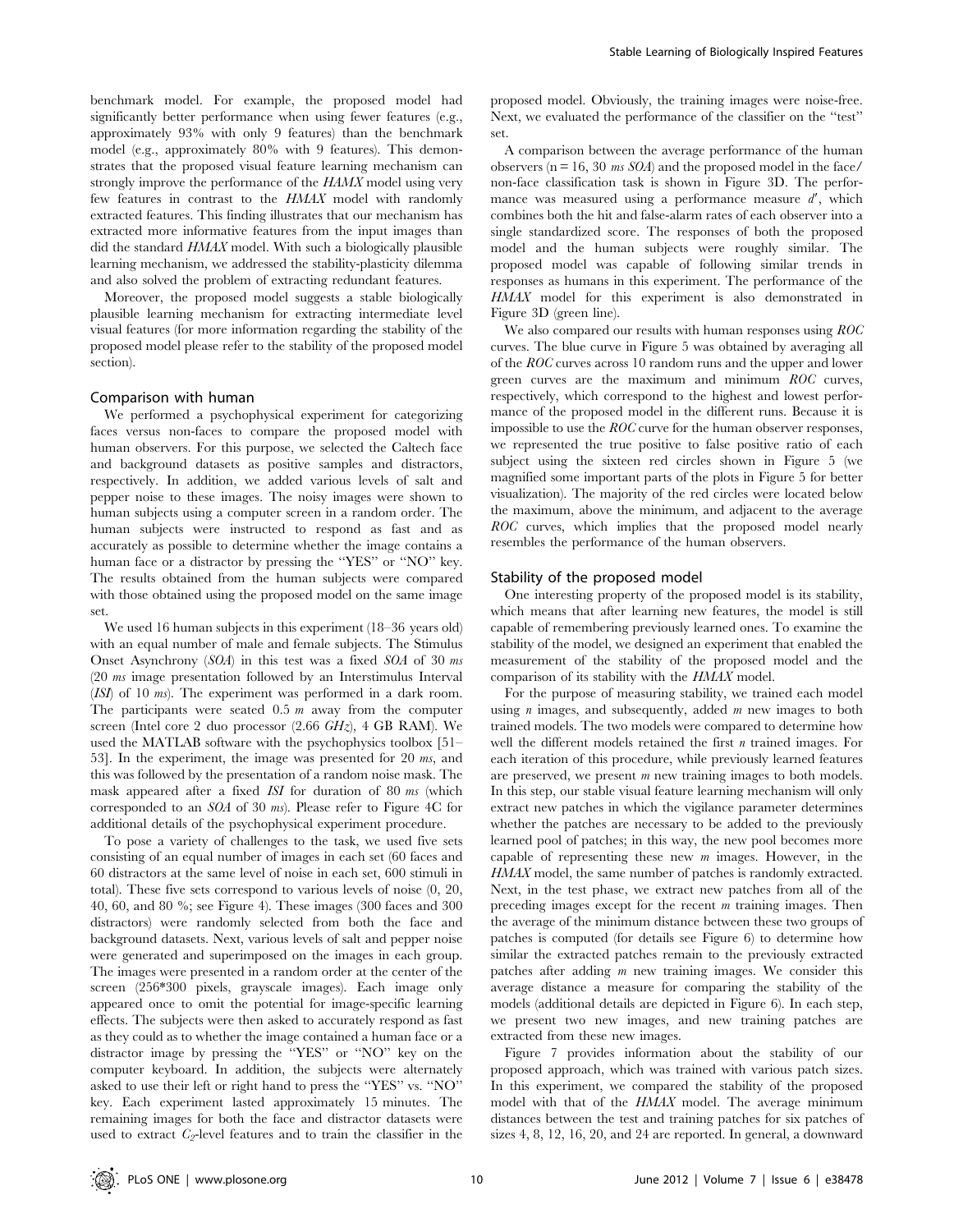trend in each curve indicates that the average distance decreases on adding new training images, thus confirming that the model will not forget previously learned features (as the slop goes steeper, it shows more stability). For more clarification, imagine the model has learned some features from an input image, then, by adding a new image to the model, it may require learning new features or may not. Therefore, the model learns new features only when the previously learned features are insufficient for describing the new input image. As a result, the average minimum distance decreases in each stage because the model does not forget previously learned features and only extracts new required features. If the model was not stable, it would extract non-required features in every stage which would result in an increase to the average minimum distance. As observed, the proposed model exhibited steeper downward slopes in most cases unlike the HMAX model, which mostly shows upward trends. In Figure 7E and 7F, both models exhibit downward trends; however, the trend in the proposed model has a steeper downward slope. With the exception of patch size 4 (Figure 7A), for which the proposed model showed an upward trend, indicating that this specific patch size was not stable. This could be due to the small area that a patch of size 4 covers. This small patch size may not cover important discriminative components of the face in an image; therefore, it may not able to separate a face from a distractor sufficiently well (Figure 8 also illustrates that the performance was close to chance level for patch size 4).

We also probed the relationship between the performance and stability of the model by running an experiment for all of the patch sizes separately using a different number of training images. In this experiment, the classification performance was measured for each patch size. As shown in Figures 7 and 8, we observed that when the proposed model is trained with patches that are more stable, better performance could be obtained. This suggests a direct relationship between the stability of the proposed model and its performance.

#### Discussion

The most widely accepted biological evidence shows that visual processing in the brain exhibits a hierarchical structure, which starts from the primary visual cortex  $(VI)$ , and then continues to the extrastriate visual areas  $(V2 \text{ and } V4)$ , which are next followed by the inferotemporal cortex  $(TT)$  and the prefrontal cortex  $(PFC)$ .

It is thought that plasticity and learning probably occurs at all stages, in particular, at the level of the  $IT$  and  $PFC$  [54]. The way by which this learning and plasticity occurs in the cortex has been a major concern in computational models of the visual cortex. For example, the learning process in the proposed model of Serre and colleagues occurs only between layers  $C_1$  and  $S_2$  which is a simple mechanism of indiscriminately selecting patches from the training images [19]. This approach leads to acceptable results, but redundancy between features is very high. Moreover, many of the features may be irrelevant to the task of classification. This increases the cost of classification and decreases the performance. However, random selection is not a biologically plausible approach. Apart from random selection, some other approaches have been suggested including the use of a supervised backpropagation approach to learn the visual features in a convolutional network. Another potential approach used the STDP

#### References

1. Ungerleider LG, Haxby JV (1994) ''What'' and ''where'' in the human brain. Curr Opin Neurobiol 4: 157–165.

learning rule to extract intermediate-complexity visual features [22]. These features have been shown to exhibit robust object recognition in some classification tasks. However, due to the nature of the STDP rule, which causes forgetting previously learned information, this approach is unstable. Furthermore, for the sake of learning by this rule, each input must be presented several hundred times, whereas our brain is able to learn scenes at a glance. In contrast to the STDP rule, we proposed another approach for the learning of intermediate-level features, which is not only a biologically plausible method but also addresses the problems of instability, the need for repeated image presentation, and the issue of the redundancy of the extracted visual features in the HMAX model. Whereas other models do not illustrate how the visual cortex is stable against the destruction of previously learned information over time, our model applied the ART mechanism, which solves the stability-plasticity dilemma. We showed that the proposed model is capable of learning new information without losing previously learned information. We also demonstrated that there is a direct relationship between the stability of the model and its performance. This means that if the model is trained with more stable patches, it performs better. This mechanism was implemented in a hierarchical feed-forward model of the visual cortex and used in face categorization. We also compared our results with the HMAX model in face/non-face categorization tasks, and the obtained results showed that it performed better than the HMAX model in 'different number of training images' experiment although not significant. However, our model significantly outperformed the HMAX model in 'different numbers of features' experiment, particularly with fewer numbers of features. Performed experiments using different numbers of features showed that our model extracts as fewest as possible features from the training images, which are the most informative features; and yet achieves an acceptable performance. In contrast, the HMAX model requires extracting more features to reach the similar performance. This showed that features learned by the proposed mechanism are highly informative which makes them capable of giving much better representation of the input images in higher processing layers. This thus results in improving the classification performance while using fewer numbers of features, as shown in Figure 3C.

To determine to what extent the proposed model can mimic the performance of human subjects, we performed the same face/nonface categorization task on humans in a rapid categorization psychophysical test. Our results showed a trend using the model that approximately resembles the trend observed in human subjects.

#### Acknowledgments

We would like to thank Vahid Ashrafian for his helpful comments and contributing to discussions. We would also like to spread our warm appreciation to referees for their valuable comments on this paper which have considerably improved the quality of it.

#### Author Contributions

Conceived and designed the experiments: KR RE MG SK. Performed the experiments: KR. Analyzed the data: KR RE MG SK MS. Contributed reagents/materials/analysis tools: KR RE MG SK. Wrote the paper: KR MG SK.

3. Kobatake E, Tanaka K (1994) Neuronal selectivities to complex object features in the ventral visual pathway of the macaque cerebral cortex. Journal of Neurophysiology 71: 856–867.